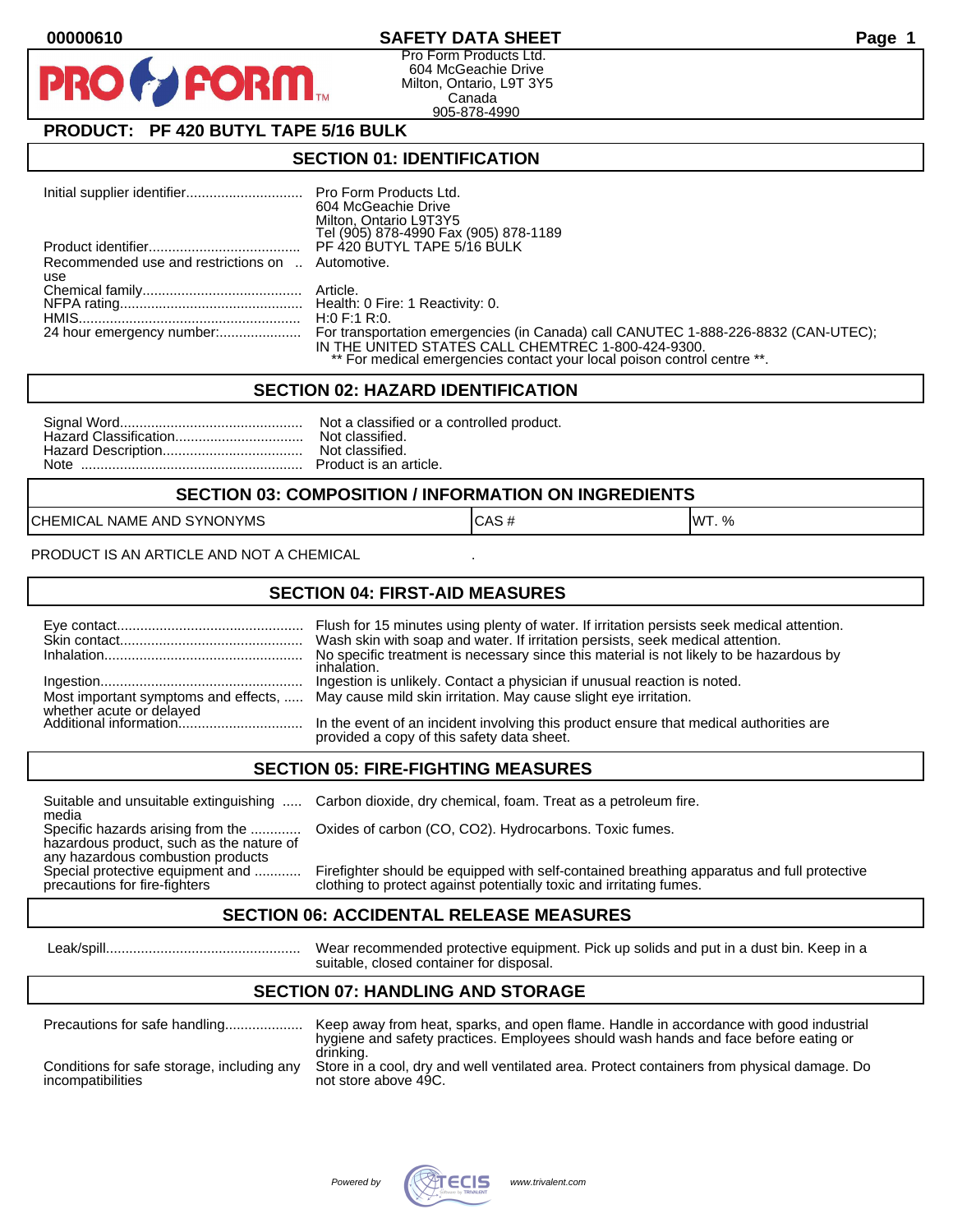# **PRODUCT: PF 420 BUTYL TAPE 5/16 BULK**

## **SECTION 08: EXPOSURE CONTROLS / PERSONAL PROTECTION**

| <b>INGREDIENTS</b>               | TWA | <b>ACGIH TLV</b><br>STEL                                 | <b>PEL</b> | <b>OSHA PEL</b><br><b>STEL</b>                                                                                                                                                                                                   | <b>NIOSH</b><br>IREL |
|----------------------------------|-----|----------------------------------------------------------|------------|----------------------------------------------------------------------------------------------------------------------------------------------------------------------------------------------------------------------------------|----------------------|
|                                  |     | None required under normal use. Avoid breathing vapours. |            | Where contact with this material is possible, eye protection is recommended. May cause<br>eye irritation after repeated or prolonged contact.<br>Use of proper hygiene practices in the workplace is recommended. May cause skin |                      |
|                                  |     | irritation after repeated or prolonged contact.          |            | Wear long sleeves and trousers to prevent dermal exposure. May cause skin irritation after                                                                                                                                       |                      |
|                                  |     | repeated or prolonged contact.                           |            | Safety boots per local regulations.<br>Educate and train employees on the safe use and handling of the product. Employees                                                                                                        |                      |
| Appropriate engineering controls |     |                                                          |            | should wash their hands and face before eating, drinking, or using tobacco products.<br>Good general ventilation should be sufficient to control airborne levels.                                                                |                      |

### **SECTION 09: PHYSICAL AND CHEMICAL PROPERTIES**

## **SECTION 10: STABILITY AND REACTIVITY**

|                                       | Stable at normal temperatures and pressures.<br>Avoid heat, sparks and flames. Hazardous poly                           |
|---------------------------------------|-------------------------------------------------------------------------------------------------------------------------|
| Conditions to avoid, including static | Possibility of hazardous reactions Will not occur under normal temperature and pr<br>Incompatible with strong solvents. |
| discharge, shock or vibration         |                                                                                                                         |
| Hazardous decomposition products      | Decomposition may produce fumes, smoke, oxi                                                                             |

Reactivity .................................................. Avoid heat, sparks and flames. Hazardous polymerization will not occur. Possibility of hazardous reactions............. Will not occur under normal temperature and pressure. Incompatible with strong solvents.

Decomposition may produce fumes, smoke, oxides of carbon and hydrocarbons.

### **SECTION 11: TOXICOLOGICAL INFORMATION**

| <b>INGREDIENTS</b>          |                                                                                                      | <b>LC50</b>                                                                                                                                                                                                                                                                                                                                                | ILD50 |
|-----------------------------|------------------------------------------------------------------------------------------------------|------------------------------------------------------------------------------------------------------------------------------------------------------------------------------------------------------------------------------------------------------------------------------------------------------------------------------------------------------------|-------|
| Effects of chronic exposure | Not expected to pose any hazards.<br>May cause slight eye and slight skin irritation.<br>carcinogen. | Prolonged or repeated contact may cause eye and skin irritation.<br>Carbon black has been shown to cause cancer in laboratory animals. The relevance of this<br>finding to humans is uncertain. It is listed as a carcinogen by the International Agency for<br>Research on Cancer (IARC). . Quartz (Crystalline Silica) is listed by IARC in Group 1 as a |       |
|                             | None.                                                                                                |                                                                                                                                                                                                                                                                                                                                                            |       |
|                             |                                                                                                      |                                                                                                                                                                                                                                                                                                                                                            |       |

## **SECTION 12: ECOLOGICAL INFORMATION**

Persistence and degradability................... Not available.